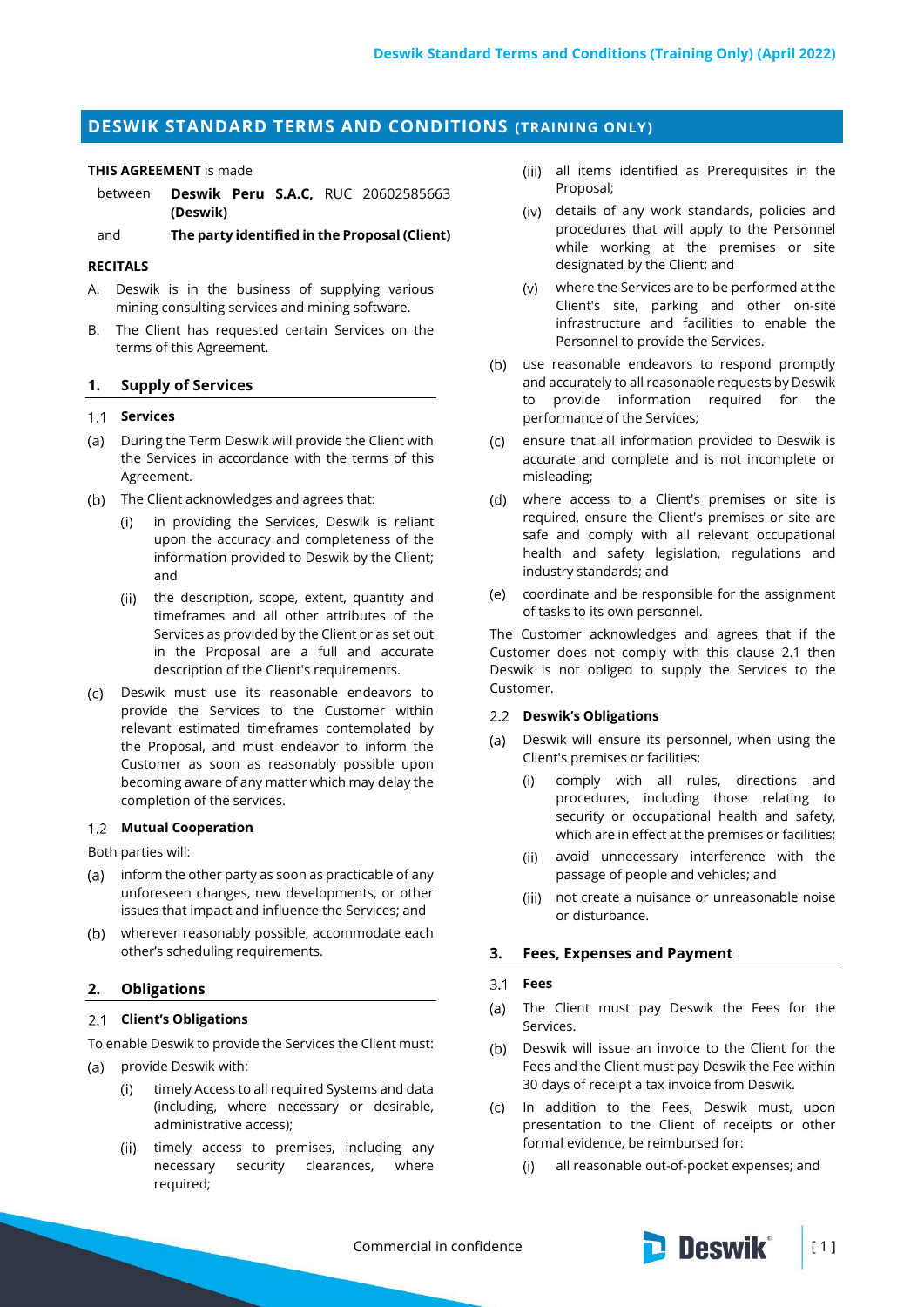all reasonable travel costs,

incurred by Deswik or the Personnel in performing the Services.

(d) Deswik may charge the Client Interest on any monies owing under this Agreement which are not paid within the period specified in this Agreement.

## **Quotations**

Where at any time Deswik provides a quotation to the Client (including but not limited to as part of any Proposal) the Client acknowledges and agrees that the quotation is:

- $(a)$ based on Deswik's reasonable assessment of the time and materials required to undertake the work based on the information available to Deswik at the time of preparing the quotation; and
- (b) Services are quoted on a time and materials basis, are indicative only, and are not binding on Deswik.

## **Disputes**

If at any time the Client disputes an amount included in a tax invoice, the Client must immediately pay the amount not in dispute.

#### **Deferral of performance**

If the Client fails to pay any Fees in accordance with this agreement, and such failure continues for 14 days after the Client is notified of such failure, without limiting any other remedies available to Deswik, Deswik may defer performance of all Services (whether or not relevant to those Fees), or suspend the Client's access to all Services, until the outstanding Fees are paid.

#### **4. Term**

This Agreement has effect from the Commencement Date and, unless terminated earlier in accordance with the provisions of this Agreement, remains in force until the Services are completed.

## **5. Value Added Tax**

- The amounts payable by the Client to Deswik for, or in connection with, any supply under this Agreement do not include any VAT.
- (b) The Client must pay Deswik an additional amount on account of VAT equal to the amounts payable by the Client for the supply multiplied by the prevailing VAT rate.
- (c) Subject to clause 5(d), the additional amount on account of VAT is payable at the same time and in the same manner as the amounts payable by the Client are required to be paid to Deswik.
- The Client is not required to pay the additional amount on account of VAT until Deswik has provided the Client with a tax invoice which is in an approved form for VAT purposes.
- (e) To the extent that the amounts for the supply

consist of the reimbursement or indemnity for any liabilities, costs or expenses incurred by Deswik, in this Agreement the amount of those liabilities, costs or expenses are deemed to be net of any refund or input tax credit of VAT to which Deswik is entitled as a result of incurring the liability, cost or expense.

#### **6. Intellectual Property Rights**

#### **Ownership**  $6.1$

- All Intellectual Property Rights in the Proposal are  $(a)$ owned by Deswik.
- All Intellectual Property Rights in the Software are owned by Deswik, and nothing in this agreement assigns the Client any Intellectual Property Rights in the Software.
- All Project IP created in the course of Deswik providing the Services to the Client and all Intellectual Property Rights in and to all documents and any other subject matter created for the purposes of, or in the course of, Deswik providing the Services to the Client will, upon their creation, be owned by and vested in Deswik.
- (d) Deswik Material remains the property of Deswik and nothing in this agreement grants the Client any Intellectual Property Rights in the Deswik Material or other Intellectual Property Rights of Deswik.

#### **License of Deswik Material**

Subject to third party rights, Deswik grants to the Client a non-exclusive license to use the Deswik Material to receive the Services during the Term.

### **License of Client Material**

The Client grants to Deswik a non-exclusive, global, irrevocable, perpetual license to exercise:

- the Intellectual Property Rights in any Client  $(a)$ Material in connection with Deswik providing Services to the Client, including to use and modify the Client Material for that purpose; and
- the Project IP in connection with Deswik's business,  $(b)$ including to reuse non Client-specific Project IP for other clients of Deswik.

## **Deswik's marks**

- (a) The Client must not, and must ensure that its officers, employees, agents and subcontractors do not, use the trademarks or logos of Deswik except with the prior written consent of Deswik.
- $(h)$ The Client must include Deswik's copyright notice on all entire and partial permitted copies made of the Deswik Materials on any medium.

### <span id="page-1-0"></span>**7. Confidentiality**

#### **Access to Confidential Information**

Each party acknowledges that the other party, its employees or agents, may be given access to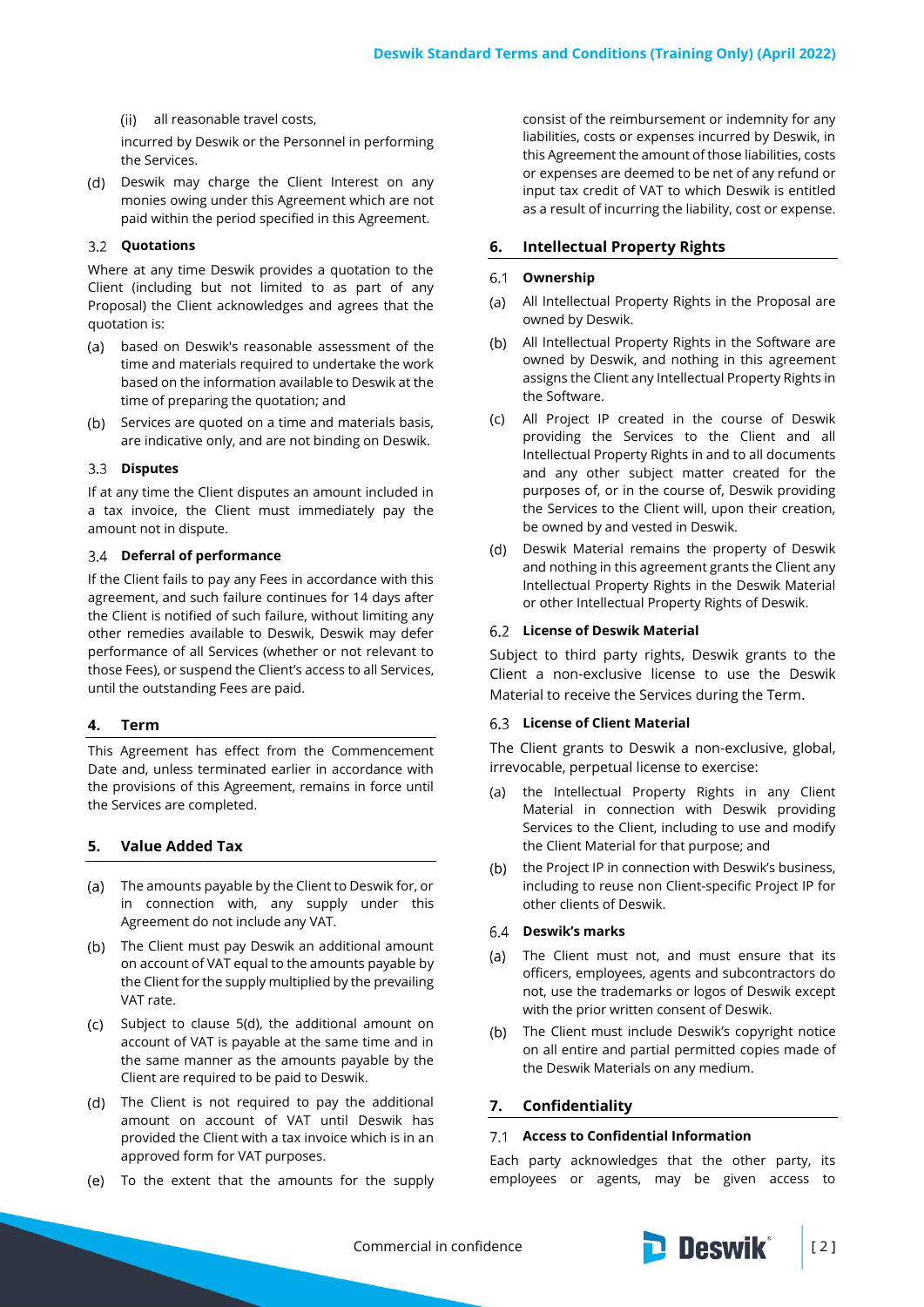Confidential Information relating to the other parties' business or the operation of this Agreement or any negotiations relating to this Agreement.

#### **Obligations of Confidence**

Each party undertakes to:

- (a) hold in strict confidence all Confidential Information which comes into its possession; and
- (b) as far as commercially feasible, to take the same degree of care to protect the other party's Confidential Information as the recipient uses to protect its own Confidential Information.

## 7.3 **Survival**

The obligations of confidence in this clause [7](#page-1-0) survive expiry or termination of this Agreement.

## **8. Termination**

#### **Termination by Deswik**

Without prejudice to any rights or remedies of Deswik, Deswik may, by at least seven (7) days' notice in writing to the Client, terminate this Agreement if:

- (a) the Client fails to pay an undisputed invoice within 30 days of receipt of that invoice and persists in that failure for a period of 14 days after receipt of notice given by Deswik to the Client;
- (b) the Client breaches its obligations under this Agreement and:
	- the breach is not capable of remedy;  $(i)$
	- $(ii)$ if capable of remedy, the breach is not remedied within 30 days of receipt of written notice by the Client requiring the breach to be remedied,

unless the breach, having regard to its nature and importance does not justify termination; or

an Insolvency Event occurs in respect to the Client.

#### **Termination for convenience**

Either party may terminate this agreement at any time by giving 30 days' notice to the other party.

#### **After termination**

- (a) Termination of this Agreement does not affect any accrued right or liability of either party nor will it affect the coming into force or the continuation in force of any provision of this Agreement that is expressly or by implication intended to come into or continue in force on or after the termination.
- (b) The Client must promptly pay to Deswik all money due and owing as at the date of termination of this Agreement.
- Deswik must promptly deliver up or return to the  $(c)$ Client the Confidential Information including documents, reports and records of the Client's in Deswik's possession, custody or control.

The Client must promptly deliver up or return to (d) Deswik the Confidential Information including documents, reports and records of Deswik in the Client's possession, custody or control.

## **9. Disclaimer and Limitation of Remedies**

## **Customer Warranty**

#### The Customer warrants that:

- the Customer's premises and any other premises at  $(A)$ which the Services are performed, and travel to and from those premises, will be safe; and
- use of the Customer Material by Deswik in  $(b)$ accordance with this agreement will not infringe the Intellectual Property Rights of any third party.

## **Reliance Warranties**

- $(a)$ The Customer represents and warrants, and it is a condition of this agreement, that:
	- all information provided by the Customer or  $(i)$ on the Customer's behalf to Deswik is accurate and is not, whether by omission of information or otherwise, misleading;
	- (ii) the Customer has not withheld from Deswik any document, information or other fact material to the decision of Deswik to enter into this agreement or any Proposal; and
	- (iii) the Customer did not rely upon any representation made to the Customer by Deswik or any Related Body Corporate of Deswik (if any) prior to entry into this agreement.
- (b) The Customer acknowledges that Deswik is relying on the information provided by the Customer in preparing the Proposal and any other relevant scoping documents and timeframes in connection with the Services.

#### 9.3 **No Warranty**

- Deswik takes commercial steps to provide the  $(a)$ Services so as to meet the Client's requirements. However, Deswik gives no warranty that the Services will be fit for any particular purpose.
- Under no circumstances will Deswik be liable for  $(b)$ any incidental, special, indirect, direct or consequential damages or loss of profits, interruption of business, loss of business opportunity or goodwill, any claims for indirect, special or punitive damages, third party claims or any indirect or consequential losses or related expenses which may arise from or be related to the Services.
- If Deswik breaches any provision of this agreement, Deswik's sole and exclusive maximum liability, whether based in contract, tort, or otherwise, will not in any event exceed the lesser in value of:
	- $(i)$ re-performing the Services; or

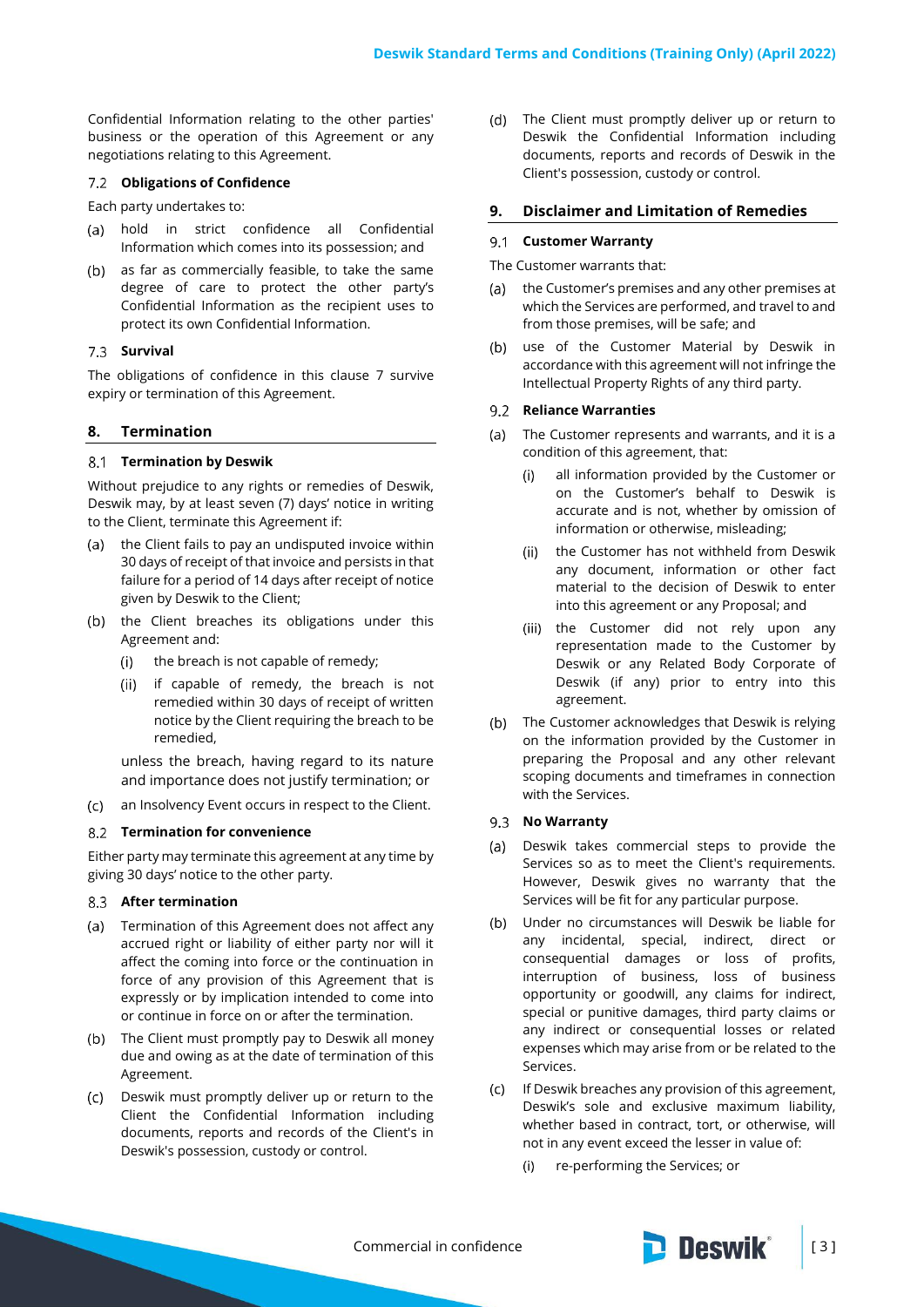- (ii) re-performance of the Services by a third party reasonably acceptable to Deswik.
- (d) The Client agrees that the Client must commence any action arising out of or related to this Agreement and the Services within one (1) year of the loss or damage arising. After that time the Client agrees that any cause of action will be permanently barred.
- Nothing in this Agreement is intended or will be construed as excluding or modifying any statutory rights, warranties or conditions which are applicable to this Agreement or the Software and which by virtue of any legislation may not be modified or excluded.

## **10. Assignment or other Transfer**

Neither party may assign all or any of its rights or obligations under this Agreement to any other person or entity without the prior written consent of the other party.

## <span id="page-3-0"></span>**11. Notices**

- A notice given under this agreement must be:
	- in writing and signed by or for the sender;  $(i)$
	- directed to the recipient's address specified in  $(ii)$ this agreement or as varied by written notice; and
	- (iii) left at, or sent by prepaid registered post, hand delivery or facsimile to, that address.
- (b) A notice is deemed to have been given:
	- if left at the recipient's address or hand  $(i)$ delivered, on the day of delivery;
	- if sent by prepaid registered post, 2 Business  $(ii)$ Days after the date of posting; or
	- (iii) if sent by facsimile, when the sender's facsimile machine records that it has been transmitted without error.
- The provisions of this clause [11](#page-3-0) are in addition to (c) any other mode of service permitted by law.

## **12. Miscellaneous**

#### **Governing Law and Jurisdiction**

This agreement is governed by the laws applicable in Peru and the parties submit to the national jurisdiction of courts in Peru in respect of all matters arising under or in connection with this agreement.

#### **Entire Agreement**

This Agreement and the Proposal constitutes the entire agreement between the parties about its subject matter and supersedes all prior contracts, arrangements and understandings in relation to that subject matter and may only be altered in writing signed by all parties.

#### 12.3 Counterparts

This Agreement may be executed in any number of counterparts each of which is taken to be an original. All of those counterparts taken together constitute one instrument. An executed counterpart may be delivered by facsimile.

#### **Waivers**

A waiver by a party of any of its rights under this agreement must be in writing and does not operate as a waiver of any other right or as a future waiver of that or any other right.

#### **12.5 Further Action**

Each Party must do all things and sign all documents reasonably necessary to give effect to this agreement and the transactions contemplated by it.

## **Client's Acknowledgements**

Any material made available by Deswik and any statement made by Deswik in the Proposal is Deswik's own material and information. The Client in entering into this Agreement relied upon its own personal assessment and enquiries with respect to that material, those statements and the Agreement.

#### 12.7 Severance

If any provision or part of a provision of this Agreement is invalid or unenforceable in any jurisdiction:

- the provision must be read down for the purposes  $(a)$ of the operation of that provision in that jurisdiction, if possible, so as to be valid and enforceable; or
- (b) if the provision cannot be read down it must be severed if it is capable of being severed, without affecting the remaining provisions of this Agreement or affecting the validity or enforceability of that provision in any other jurisdiction and the parties must consult in good faith to determine whether any amendment or substituted provision is required.

#### **13. Definitions and Interpretation**

## 13.1 **Definitions**

In this Agreement unless the contrary intention is apparent or the context otherwise requires:

**Access** means any interaction or communication with the System by way of any communications mechanism using guided or unguided electro-magnetic energy that causes the System to react or respond, in any manner whatsoever, to such interaction or communication and **Accessing** has a corresponding meaning.

**Business Day** means a day that is not a Saturday, Sunday or a public holiday in Peru.

**Client** means the client identified as such at the commencement of the Proposal.

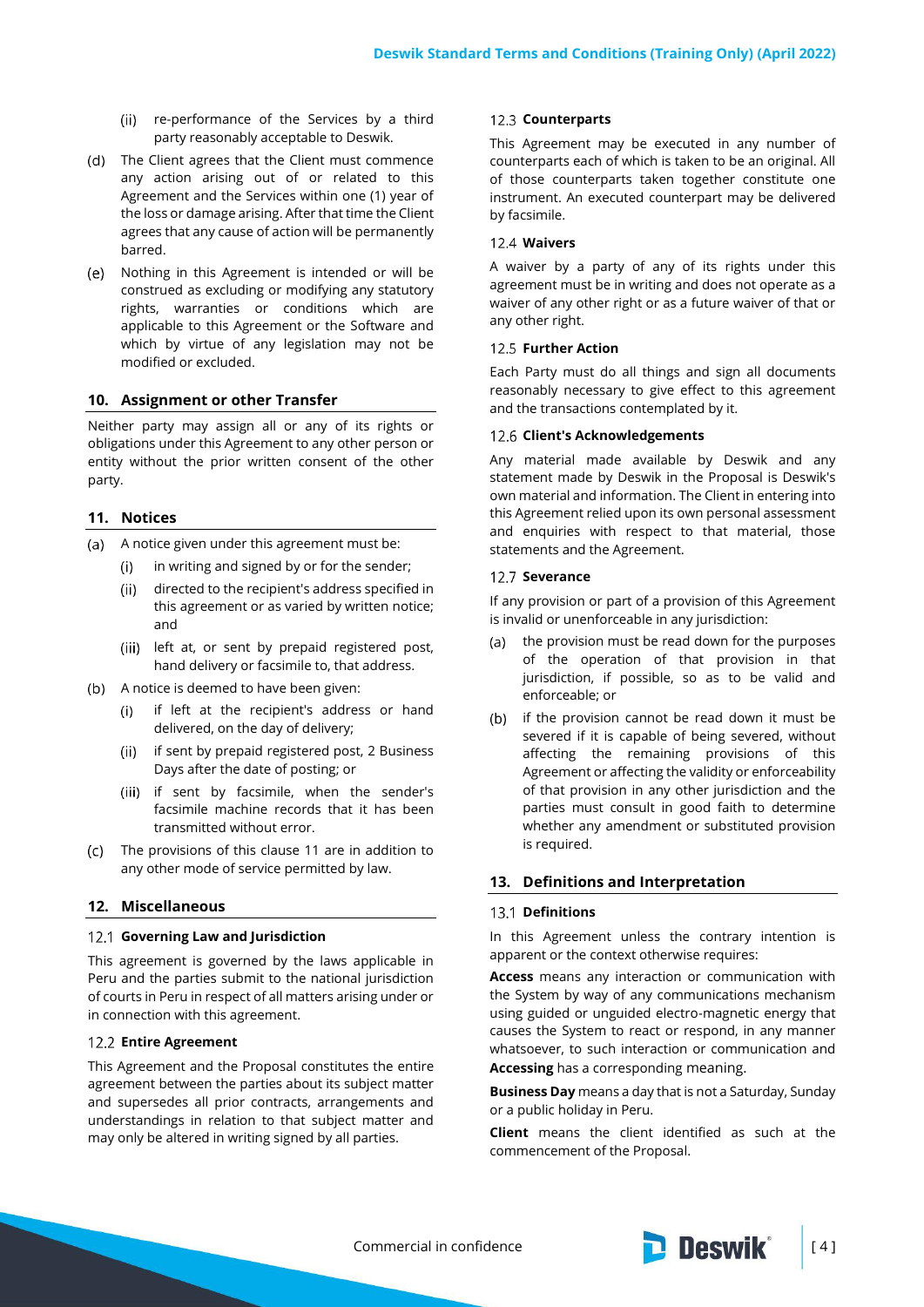**Client Material** means any material provided by or to which access is given by the Client to Deswik for the purposes of this agreement including documents, equipment, reports, technical information, studies, plans, charts, drawings, calculations, tables, trademarks, logos, schedules and data stored by any means.

**Commencement Date** means the date specified in the 'Scope of Work and Deliverables' section of the Proposal.

**Confidential Information** means information relating to a party's Intellectual Property or to a party's business operations including, without limitation:

- (a) any information that is designated by a party as confidential;
- (b) the Software;
- $\left( c\right)$ all information given or obtained in circumstances where it could reasonably be inferred as being confidential;
- (d) the terms of this Agreement; and
- all know-how, techniques, processes and commercial and financial information of a party,

but does not include information that:

- becomes publicly available other than as a result of  $(f)$ a breach of clause [7;](#page-1-0)
- $(g)$ is authorized, permitted or directed to be disclosed by the other party;
- (h) is required to be disclosed by law; or
- is required to be disclosed to a party's legal or  $(i)$ financial advisers.

**Deswik Material** means any material provided by or to which access is given by Deswik to the Client for the purposes of this agreement including any documents, equipment, reports, technical information, studies, plans, charts, drawings, calculations, tables, schedules and data stored by any means.

**Excluded Services** means those excluded services and support identified in the 'Exclusions' section of the Proposal.

**Fees** means the fees set out or calculated in the manner specified in the 'Investment' section of the Proposal.

#### **Insolvency Event** means:

- (a) a liquidator, receiver, receiver and manager, administrator, official manager or other controller, trustee or controlling trustee or similar official is appointed over any of the property or undertaking of the person;
- (b) the person or the person's property or undertaking becomes subject to a personal insolvency arrangement;
- (c) the person is or becomes unable to pay its debts when they are due or is presumed to be insolvent at law;
- (d) the person ceases to carry on business; or
- an application or order is made for the liquidation  $(e)$ of the person or a resolution is passed or any steps

are taken to liquidate or pass a resolution for the liquidation of the person, otherwise than for the purpose of an amalgamation or reconstruction.

**Intellectual Property** includes patents, designs, registered designs, copyright, literary and artistic works, circuit layouts, registered and unregistered trademarks, trade and business names, trade secrets, applications of any of the above, as well as rights in and to inventions, discoveries, improvements, look and feel, works and names.

**Intellectual Property Rights** means the rights comprised in any Intellectual Property or other proprietary rights whether at common law or by statute, rights to apply for registration under a statute in respect of those or like rights and rights to protect goodwill or confidential information.

**Interest** means payment of interest calculated on a daily basis and capitalized monthly at the maximum rate permitted by law.

**Personnel** means the skilled personnel to be provided by Deswik to the Client to provide the Services.

**Project IP** means the Intellectual Property or copyright in any reports provided to the Client in the performance of the Services that is created exclusively for the Client in the course of performing the Services.

**Proposal** means the proposal provided by Deswik to the Client in respect to the Services.

**Services** means the scope of work and deliverables detailed in the 'Scope of Work & Deliverables' section of the Proposal.

**Software** means the 'Deswik' suite of software and associated media, printed materials, 'online' or electronic documentation, and internet based services.

**System** means the designated information technology environment in which the Software is to be used.

**Term** means the term of this Agreement specified in the Proposal.

#### 13.2 Interpretation

In this Agreement, unless otherwise stated:

- a reference to this Agreement is a reference to this  $(a)$ Agreement as amended, varied, novated, supplemented or replaced from time to time;
- (b) a reference to any legislation includes any amendment or replacement and all subordinate legislation;
- words or expressions:
	- importing the singular include the plural and  $(i)$ vice versa;
	- (ii) importing a gender include the other genders;
	- denoting individuals include corporations, firms, unincorporated bodies, authorities and instrumentalities;
- (d) a reference to a party to this Agreement or any other instrument includes that party's executors, administrators, successors and permitted assigns;